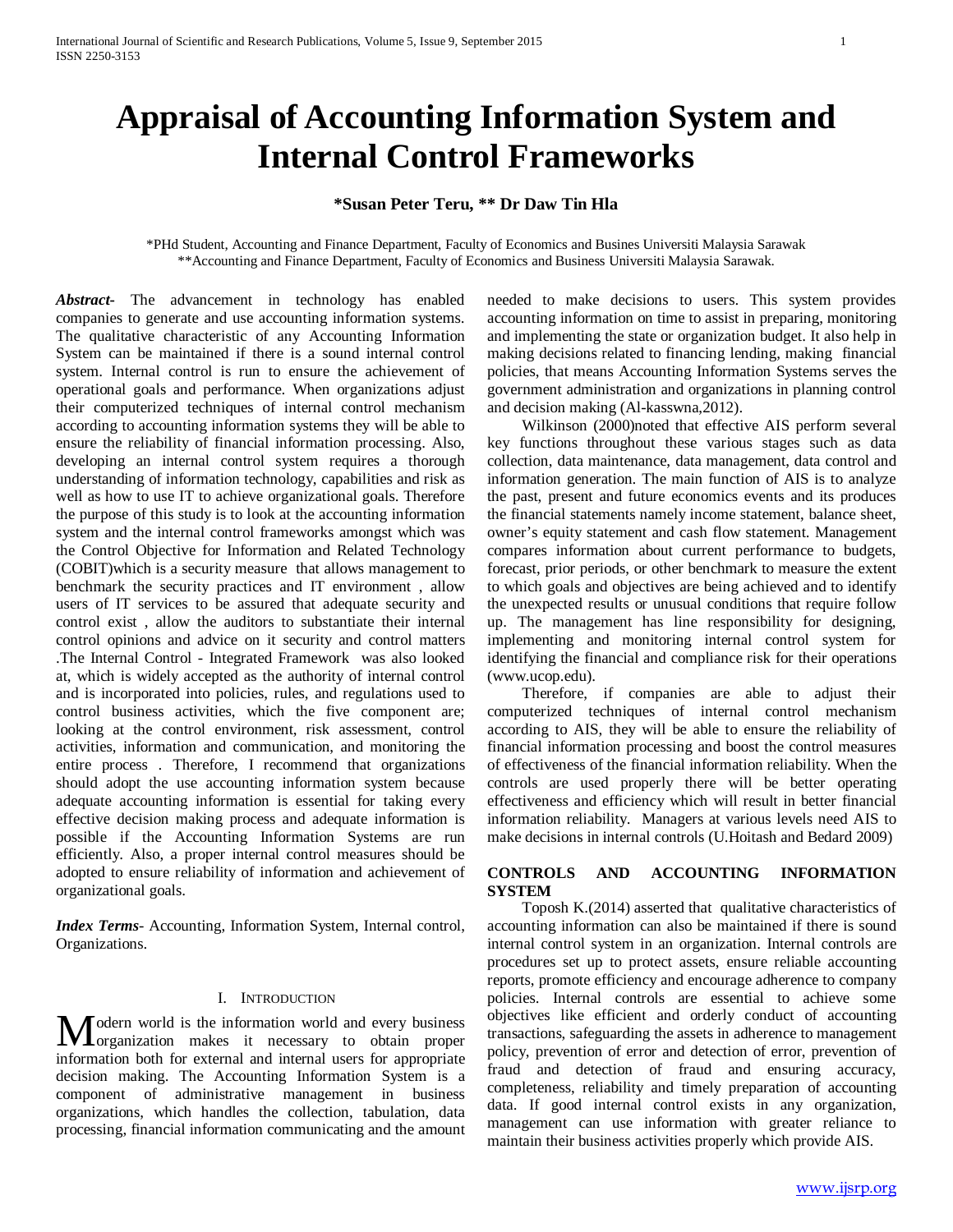(I.X Zhang 2007) Internal controls aim to ensure the reliability of financial information, the effectiveness and efficiency of operations and the compliance of laws and regulations . The validity of an internal control system affects the significance of in-eternal controls. U.Hoitash etal (2009) stated that the value of internal control influences operational performance through information reliability operational effectiveness. Computerized internal controls have effects on the value of internal controls and performance of operations .

 (H.Sajad,M.Dastgir and H.Hashem Nejad, 2008) alleged that implementation of accounting information systems caused the improvement of managers decision making process with internal controls, the quality of the financial reports and facilitated the companies transaction. Therefore, the adaptation of internal control techniques is a critical management issue that ensures the usefulness of internal controls and the achievement of operational objectives.

 (I.X.Zhang 2007),Internal controls aim to ensure the reliability of financial information, the effectiveness and efficiency of operations and the compliance of laws and regulations .The validity of an internal control system affects the significance of internal controls .Effective internal control systems are essential for successful operation of business as well as accounting control and administrative control. It helps the Accounting Information Systems division to generate reliable and relevant information. (A.Masli G.F.,Peters,V.J.,Richard J.M, 2010) In the AIS environment the qualities of internal controls adaptation affects operations and management and in turn influence internal control. Internal controls are run to ensure the achievement of operational goals and performance.

 Grande et al., (2011) outlined the advantages of integrating accounting information into business to include better adaptation of the business to a changing environment, better management of arm's length transactions and a high degree of competitiveness. The integration also helps to boost the dynamic nature of firms with a greater flow of information between different staff levels and the possibility of new business on the network and improved external relationships for the firm, mainly with foreign customers accessed through the firm's web*.* With the existence of more intercommunication, there are increased chances for diversification of traditional businesses. However, accounting information may be distorted when efficient and effective system of control is not in operation. A good system of internal control (means of ensuring reliability and completeness of accounting information for management use) therefore, will serve to ensure an adequate procedure for the recording of monetary and all other transactions of an organization. Al-Hantawi, (2001) has indicated that the most important characteristics that qualify accounting information systems as effective an efficient are the accuracy and speed of processing financial data into accounting information, therefore providing management with the necessary accounting information on time; providing management with the necessary information to perform functions of planning, control, evaluation, speed and accuracy in retrieving stored overall and descriptive information when it is needed; adequate flexibility; general acceptance of workers ;simplicity, and to be associated with other information systems in the entity.

 Toposh K.(2014) asserted that other qualitative characteristics of accounting information can also be maintained if there is sound internal control system in an organization. Internal controls are procedures set up to protect assets, ensure reliable accounting reports, promote efficiency and encourage adherence to company policies. Internal controls are essential to achieve some objectives like efficient and orderly conduct of accounting transactions, safeguarding the assets in adherence to management policy, prevention of error and detection of error, prevention of fraud and detection of fraud and ensuring accuracy, completeness, reliability and timely preparation of accounting data. If good internal control exists in any organization, management can use information with greater reliance to maintain their business activities properly which provide AIS. But if internal control is not strong, management cannot achieve its goal

#### **CONTROL FRAMEWORK**

## *CONTROL OBJECTIVE FOR INFORMATION AND RELATED TECHNOLOGY(COBIT)*.

 (Marshal and Paul 2015) The Information System Audit and Control Association developed the Control Objective for Information and Related Technology (COBIT) framework. COBIT describes best practices for the effective governance and management of IT. It helps the organization build an effective governance and management framework that protects the stakeholders, investments and produces best information system. COBIT consolidates control standard from different sources into a single framework that allows:

- Management to benchmark the security and control practices of IT environment.
- Users of it services to be assured that adequate security and control exist.
- Auditors to substantiate their internal control opinions and advise on IT security and control matters.

## *COSO'S INTERNAL CONTROL FRAMEWORK*

 The committee of sponsoring organization (COSO) which consist of the American Accounting Association,the AICPA, the Institute of Internal Auditors ,the Institute of Management Accountant, and the Financial Executives Institute in 1992, COSO issued **Internal Control –Integrated framework (IC),**  which is widely accepted as the authority on internal controls and is incorporated into policies , rules and regulations used to control business activities. The IC framework also provides users with precise guidance on how to implement and document the framework. Below are the five component of the IC framework:

- *Control environment:* This is the foundation for all other components of internal control. The core of any business is its people –their individual attributes, including integrity, discipline, ethical values, the competence, and the environment in which they operate. They are engine that drives the organization and the foundation on which everything rest.
	- Commitment to integrity and ethics
	- Internal control oversight by the board of directors, independent of management.
	- Structures, reporting lines and appropriate responsibilities in the pursuit of objective